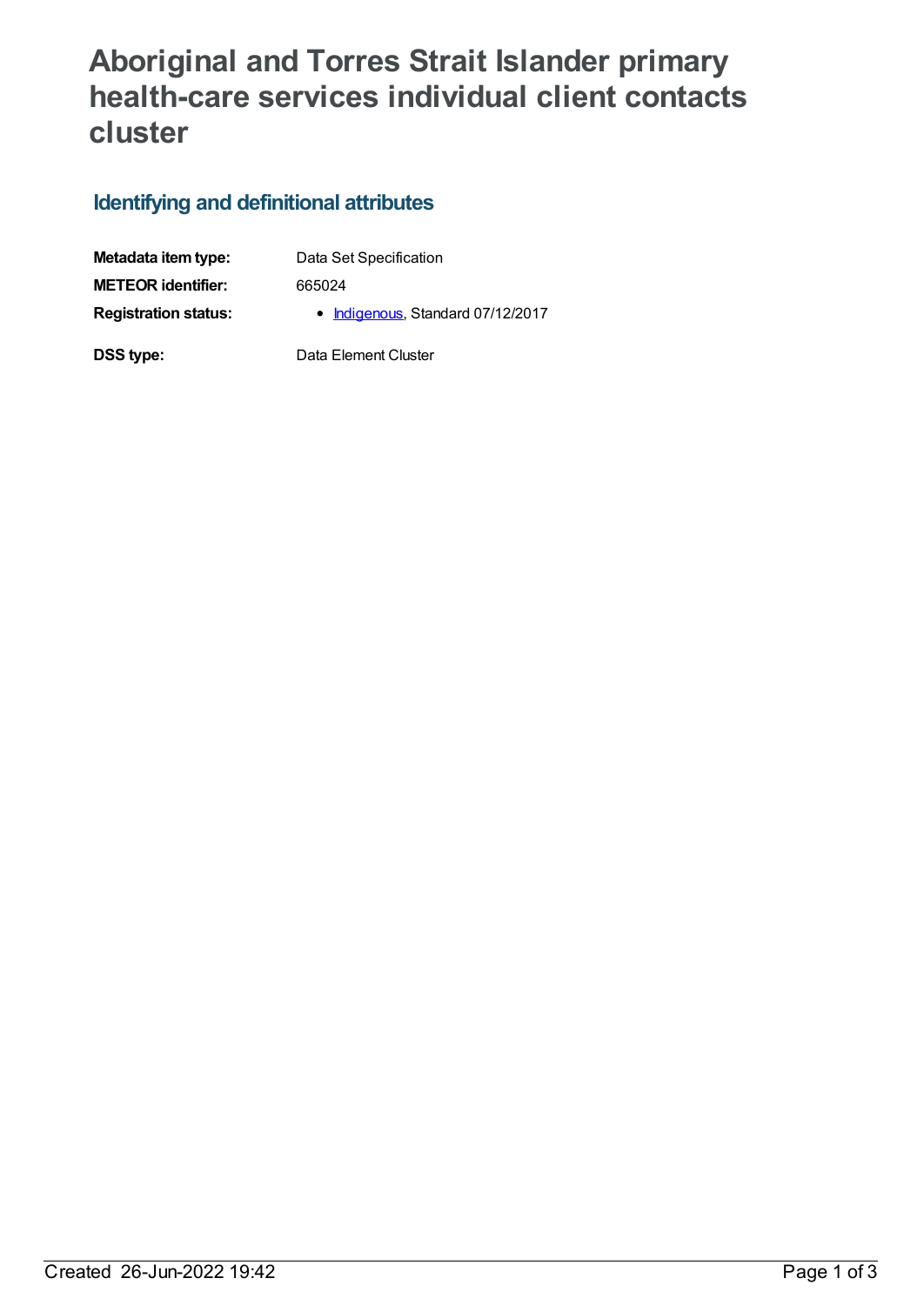**Scope:** The Aboriginal and Torres Strait Islander primary health-care services individual client contacts cluster is used to describe the number of individual client contacts made by each type of worker from an Aboriginal and Torres Strait Islander primary health-care service that received funding from the Australian Government through the Office for Aboriginal and Torres Strait Islander Health (OATSIH).

> The data elements are used together to provide a count of the number of client contacts by type of worker by the sex of the Aboriginal and Torres Strait Islander health services clients.

#### **Aboriginal and Torres Strait Islander primary health-care services individual client contacts**

|                                                                                                                    | <b>Male</b> | Female | <b>Total</b> |
|--------------------------------------------------------------------------------------------------------------------|-------------|--------|--------------|
| Aboriginal and Torres Strait Islander health<br>workers (AHW) excluding transport without<br>health care provision | N[NNN]      | N[NNN] | N[NNN]       |
| Doctors                                                                                                            | N[NNN]      | N[NNN] | N[NNN]       |
| <b>Nurses</b>                                                                                                      | N[NNN]      | N[NNN] | N[NNN]       |
| Substance misuse workers                                                                                           | N[NNN]      | N[NNN] | N[NNN]       |
| Social and emotional wellbeing staff (please<br>specify)                                                           | N[NNN]      | N[NNN] | N[NNN]       |
| Medical specialists/other allied health<br>professionals (please specify)                                          | N[NNN]      | N[NNN] | N[NNN]       |
| Dentists/dental therapists                                                                                         | N[NNN]      | N[NNN] | N[NNN]       |
| Dental support workers (e.g. dental<br>assistants, dental technicians)                                             | N[NNN]      | N[NNN] | N[NNN]       |
| Sexual health workers                                                                                              | N[NNN]      | N[NNN] | N[NNN]       |
| <b>Traditional healers</b>                                                                                         | N[NNN]      | N[NNN] | N[NNN]       |
| Transport workers (e.g. AHW/field                                                                                  | N[NNN]      | N[NNN] | N[NNN]       |
| officer/driver contacts)<br>- taking clients to see health professionals<br>who DO NOT work for this service       | N[NNN]      | N[NNN] | N[NNN]       |
| - taking clients to see health<br>professionals who DO work for this service                                       |             |        |              |
| Contacts with other staff members (please<br>specify)                                                              | N[NNN]      | N[NNN] | N[NNN]       |

### **Collection and usage attributes**